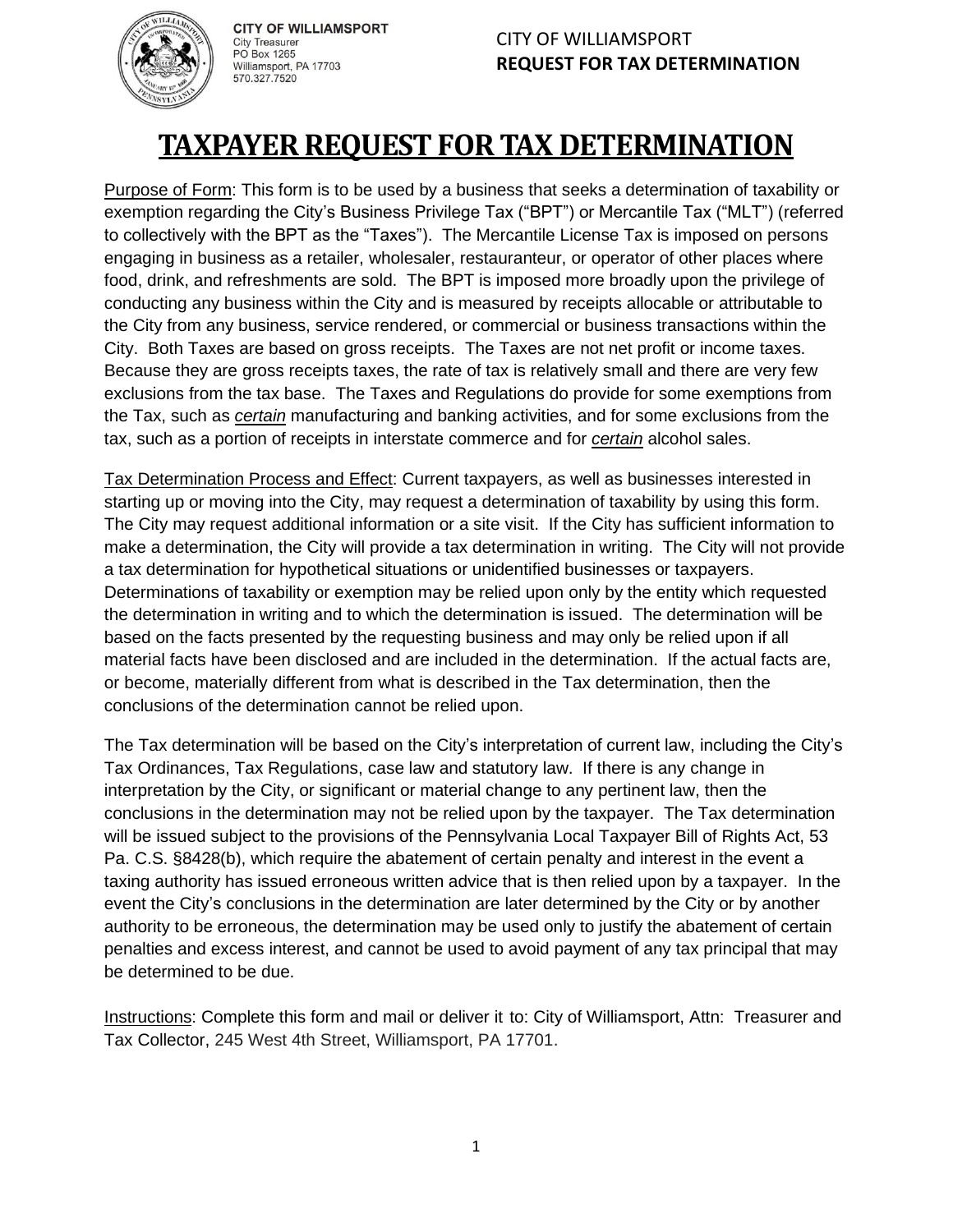

# CITY OF WILLIAMSPORT **REQUEST FOR TAX DETERMINATION**

# **SECTION A: BUSINESS INFORMATION**

| <b>Full Legal Name of Business</b> |                                                                           |          |  |
|------------------------------------|---------------------------------------------------------------------------|----------|--|
| Trading as (if applicable)         |                                                                           |          |  |
| <b>Mailing Address</b>             |                                                                           |          |  |
| City                               | <b>State</b>                                                              | Zip Code |  |
| Telephone number                   |                                                                           |          |  |
|                                    | Physical Street Address in City of Williamsport - if different from above |          |  |
| City                               | <b>State</b>                                                              | Zip Code |  |
| Taxpayer Identification Number: _  |                                                                           |          |  |

#### **SECTION B: DESCRIPTION OF BUSINESS ACTIVITY**

Describe in detail the operations of the business within City of Williamsport, including all categories of receipts. If the business has operations outside of the City, describe the operations that take place outside the City. Attach additional pages if needed.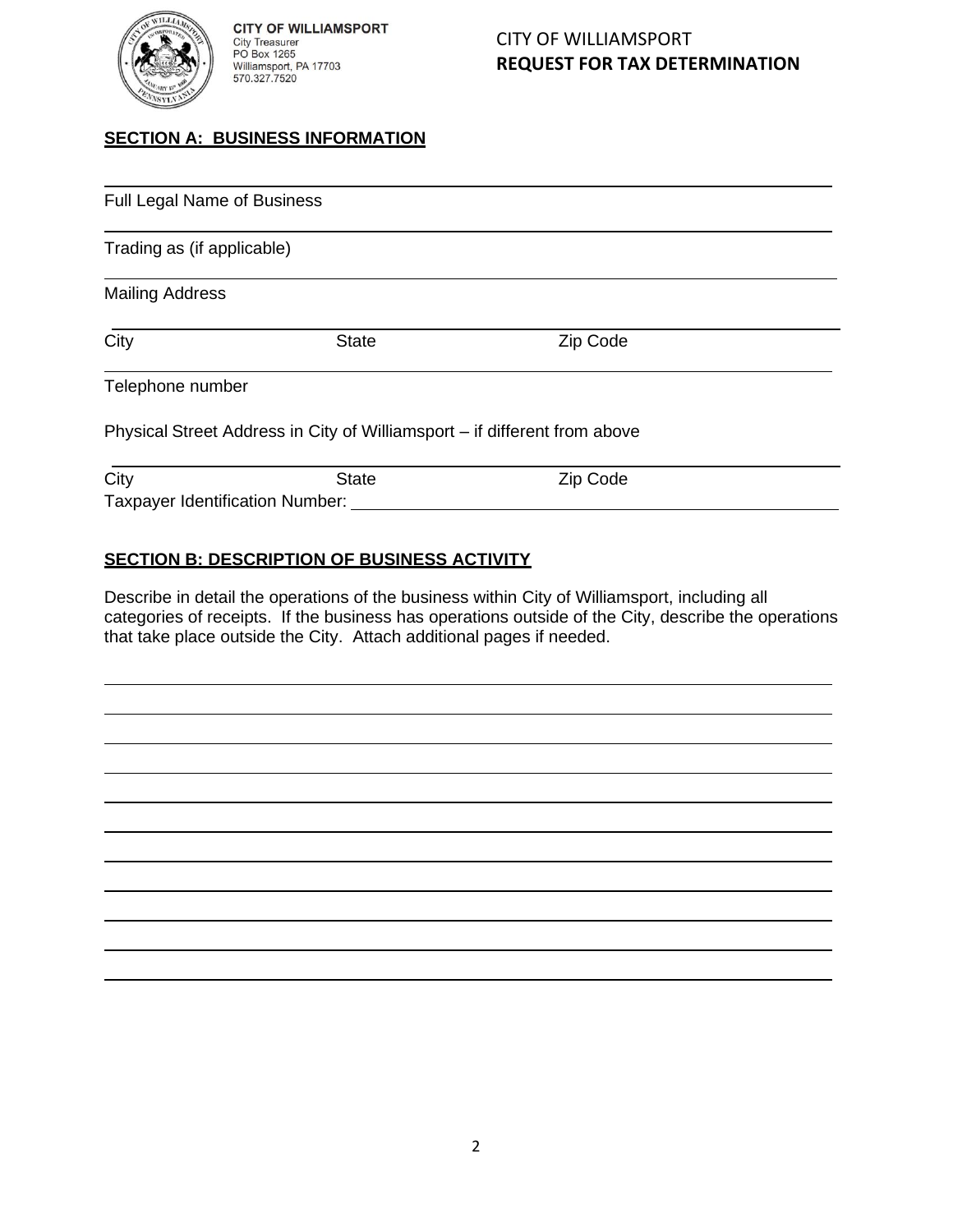

## **SECTION C: DESCRIBE ANY GROUNDS UPON WHICH BUSINESS MAY BE EXEMPT FROM TAX**

State reasons why exemption should be granted and give supporting authority (such as ordinances, regulations, statutes and/or case law). Attach additional pages if necessary. Enclose copies of any documents you feel will support your arguments.

#### **SECTION D: SPECIFIC ADDITIONAL INFORMATION FOR BUSINESSES SEEKING A MANUFACTURING EXCLUSION.**

The definition of manufacturing for purposes of local business taxes requires an entity to take raw products and, with skill and labor, make a substantial transformation of the products into a new product. The change cannot be simply superficial. In determining whether a business is a manufacturer, or any of its processes involve manufacturing, a review must be made of what the business begins with before its process or operation, and what it ends with after its operation. The determination must consider how the end product is substantially different from the original components and whether it may reasonably be concluded that the end product has an identity substantially different from the original material, or has a substantially different form, quality or use. Although a business may be considered a manufacturer for purposes of a state or federal tax, it does not necessarily constitute a manufacturer for purposes of local gross receipts tax. In general, the manufacturing exemption applies to receipts from sales of manufactured products, as opposed to receipts from performance of services.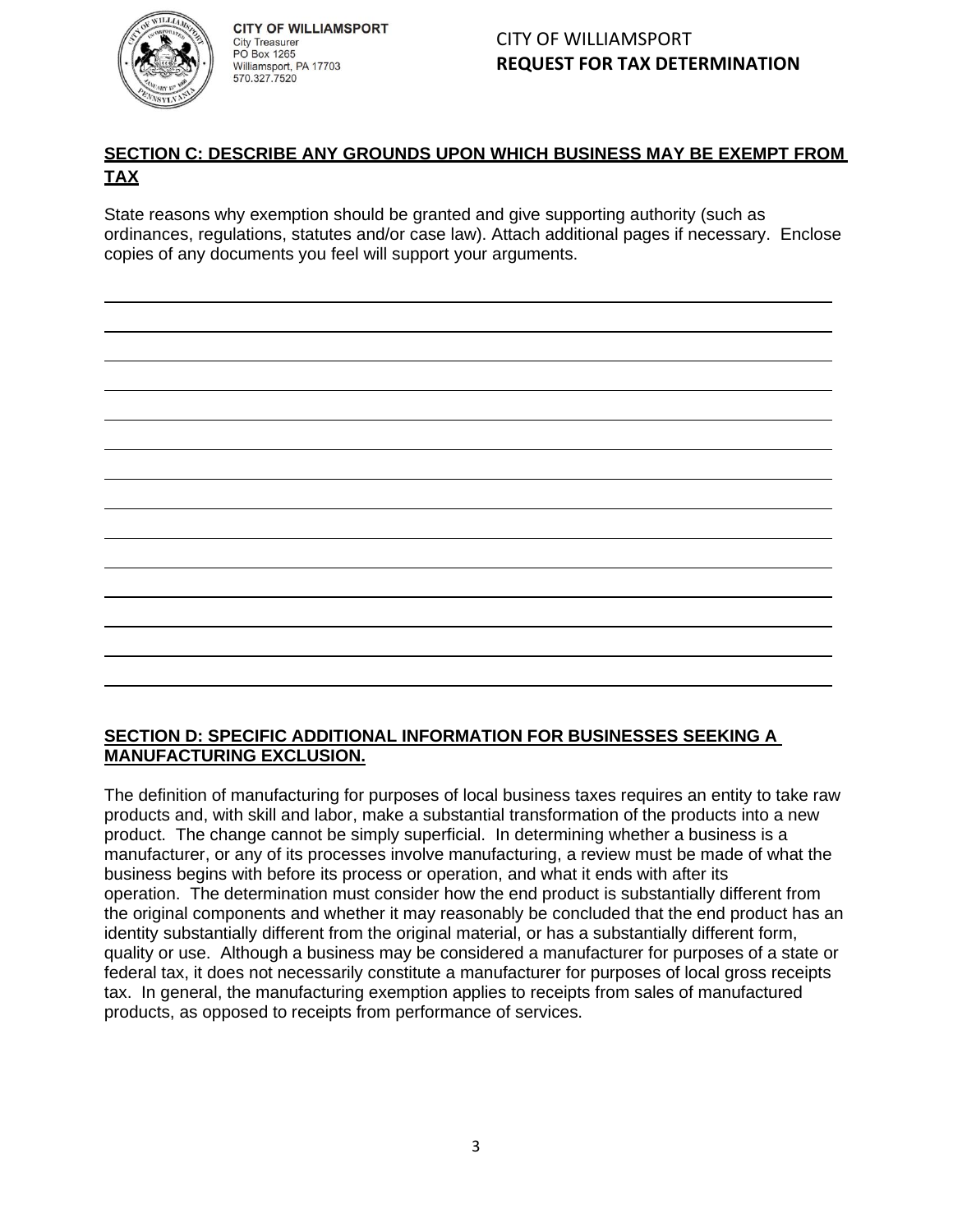

## CITY OF WILLIAMSPORT **REQUEST FOR TAX DETERMINATION**

Please provide a detailed description and explanation of **each** process that Taxpayer performs. For each process, please include (1) a description of the materials that the process starts with, including the uses of the materials, (2) a description of the process that Taxpayer performs on the materials and how it does it, including a description of equipment used, and (3) a description of the product after it has been processed by Taxpayer, including any new uses that may be made of the material after processing, and a description of the substantial changes that have been made to the material/product by Taxpayer.

Provide a detailed explanation of whether the business sells product itself, or merely performs a service on products owned by customers. If the business does both, state whether the business is able to quantify its receipts from sales of product separately from its receipts from performance of services on products belonging to customers.